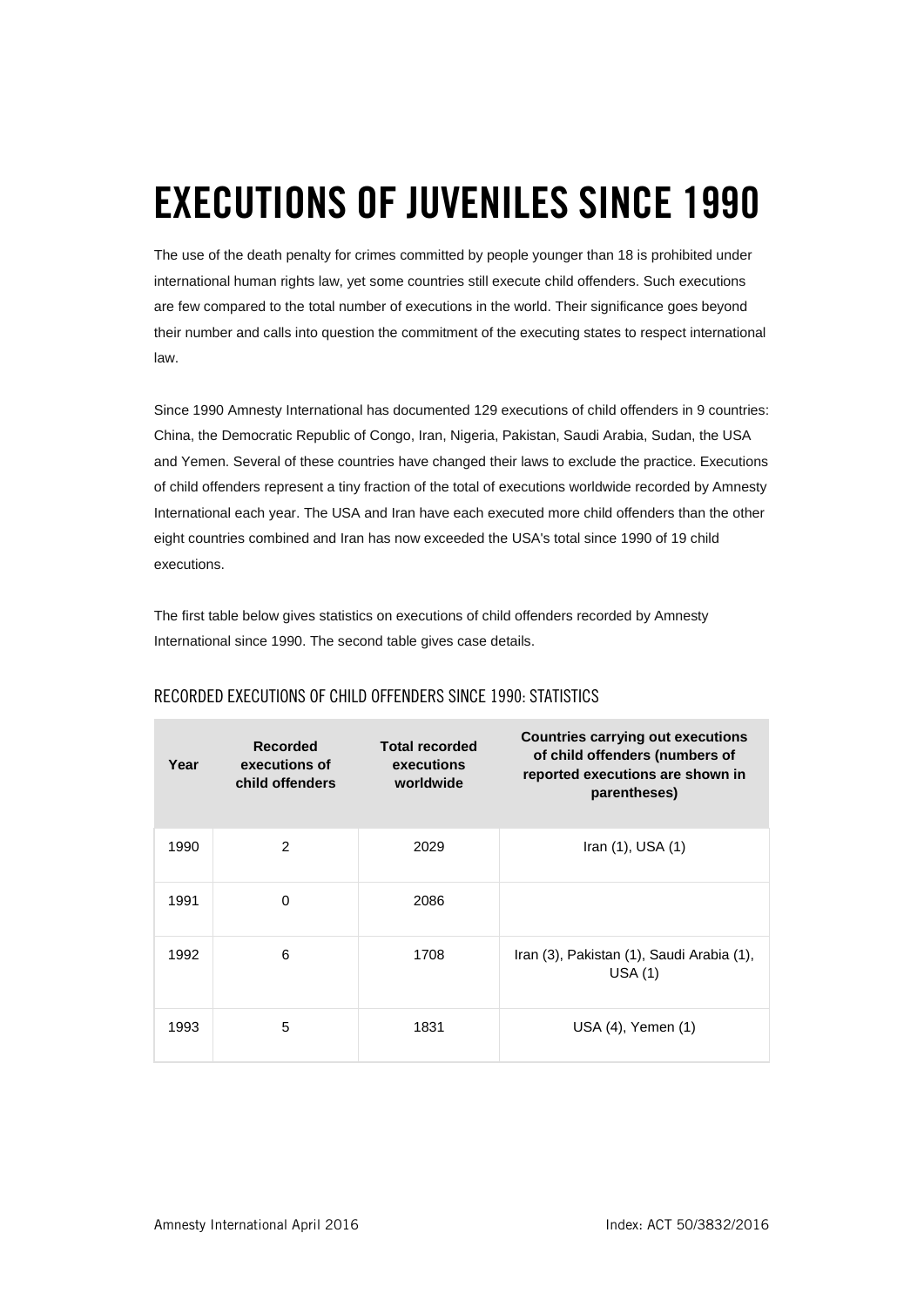| Year | <b>Recorded</b><br>executions of<br>child offenders | <b>Total recorded</b><br>executions<br>worldwide | <b>Countries carrying out executions</b><br>of child offenders (numbers of<br>reported executions are shown in<br>parentheses) |
|------|-----------------------------------------------------|--------------------------------------------------|--------------------------------------------------------------------------------------------------------------------------------|
| 1994 | $\pmb{0}$                                           | 2331                                             | --                                                                                                                             |
| 1995 | $\mathbf{1}$                                        | 3276                                             | Iran $(1)$                                                                                                                     |
| 1996 | 0                                                   | 4272                                             | --                                                                                                                             |
| 1997 | 2                                                   | 2607                                             | Nigeria (1), Pakistan (1)                                                                                                      |
| 1998 | 3                                                   | 2258                                             | USA(3)                                                                                                                         |
| 1999 | $\overline{c}$                                      | 1813                                             | Iran (1), USA (1)                                                                                                              |
| 2000 | 6                                                   | 1457                                             | Congo (Democratic Republic) (1), Iran<br>$(1)$ , USA $(4)$                                                                     |
| 2001 | 3                                                   | 3048                                             | Iran (1), Pakistan (1), USA (1)                                                                                                |
| 2002 | 3                                                   | 1526                                             | USA(3)                                                                                                                         |
| 2003 | $\overline{2}$                                      | 1146                                             | China (1), USA (1)                                                                                                             |
| 2004 | 4                                                   | 3797                                             | China (1), Iran (3)                                                                                                            |
| 2005 | 10                                                  | 2148                                             | Iran (8), Sudan (2)                                                                                                            |
| 2006 | 5                                                   | 1591                                             | Iran (4), Pakistan (1)                                                                                                         |
| 2007 | 14                                                  | 1252                                             | Iran (11), Saudi Arabia (2), Yemen (1)                                                                                         |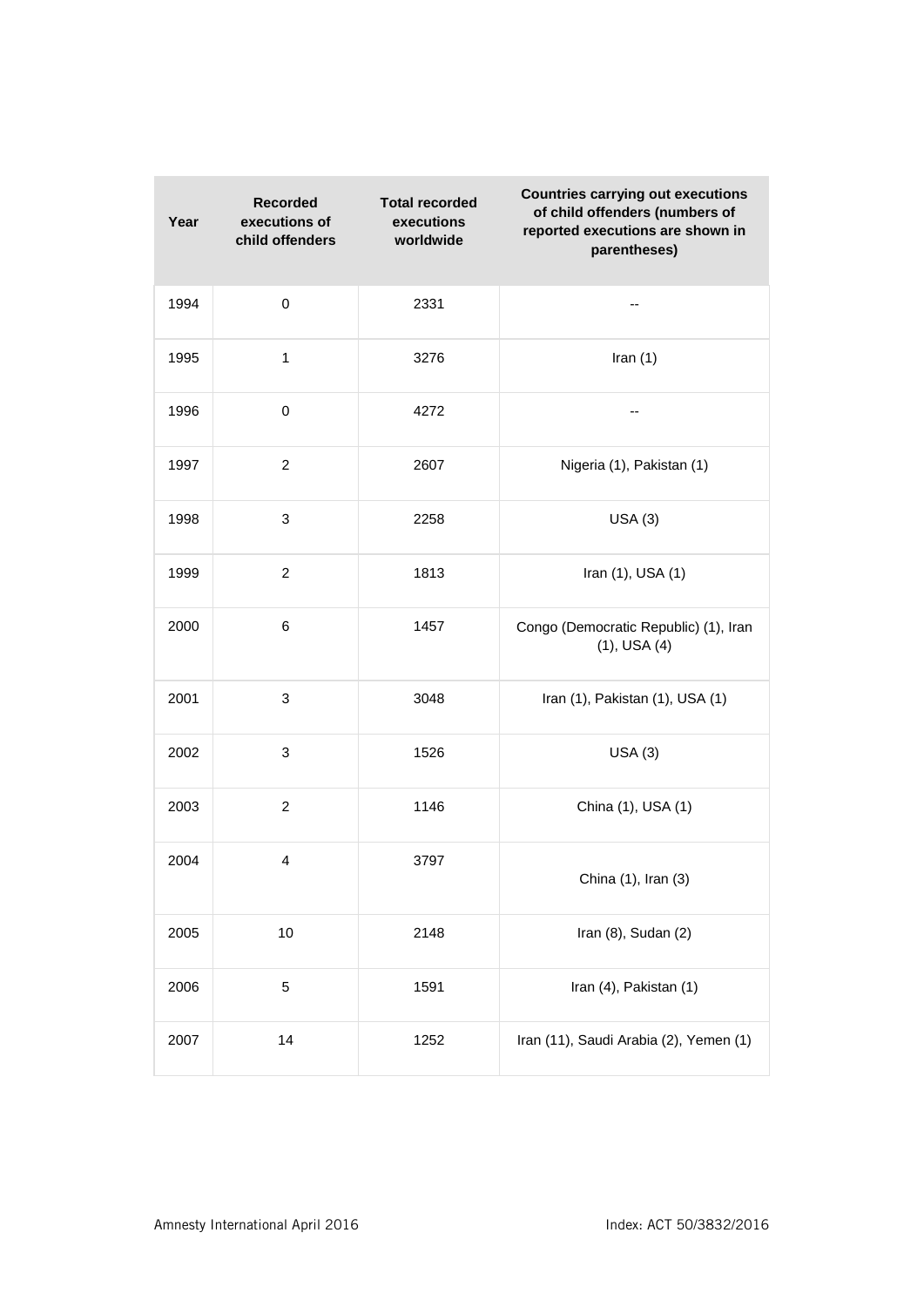| Year | <b>Recorded</b><br>executions of<br>child offenders | <b>Total recorded</b><br>executions<br>worldwide | <b>Countries carrying out executions</b><br>of child offenders (numbers of<br>reported executions are shown in<br>parentheses) |
|------|-----------------------------------------------------|--------------------------------------------------|--------------------------------------------------------------------------------------------------------------------------------|
| 2008 | 8                                                   | 2390                                             | Iran $(8)$                                                                                                                     |
| 2009 | $\overline{7}$                                      | 714, excluding<br>China                          | Iran (5), Saudi Arabia (2)                                                                                                     |
| 2010 | $\mathbf{1}$                                        | 527, excluding<br>China                          | Iran $(1)$                                                                                                                     |
| 2011 | $\overline{7}$                                      | 676, excluding<br>China                          | Iran $(7)$                                                                                                                     |
| 2012 | 5                                                   | 682, excluding<br>China                          | Iran (4), Yemen (1)                                                                                                            |
| 2013 | 12                                                  | 778, excluding<br>China                          | Iran (9), Saudi Arabia (3)                                                                                                     |
| 2014 | 12                                                  | 607 (1,061),<br>excluding China                  | Iran $(12)$                                                                                                                    |
| 2015 | 9                                                   | 1,634, excluding<br>China                        | Iran (4), Pakistan (5)                                                                                                         |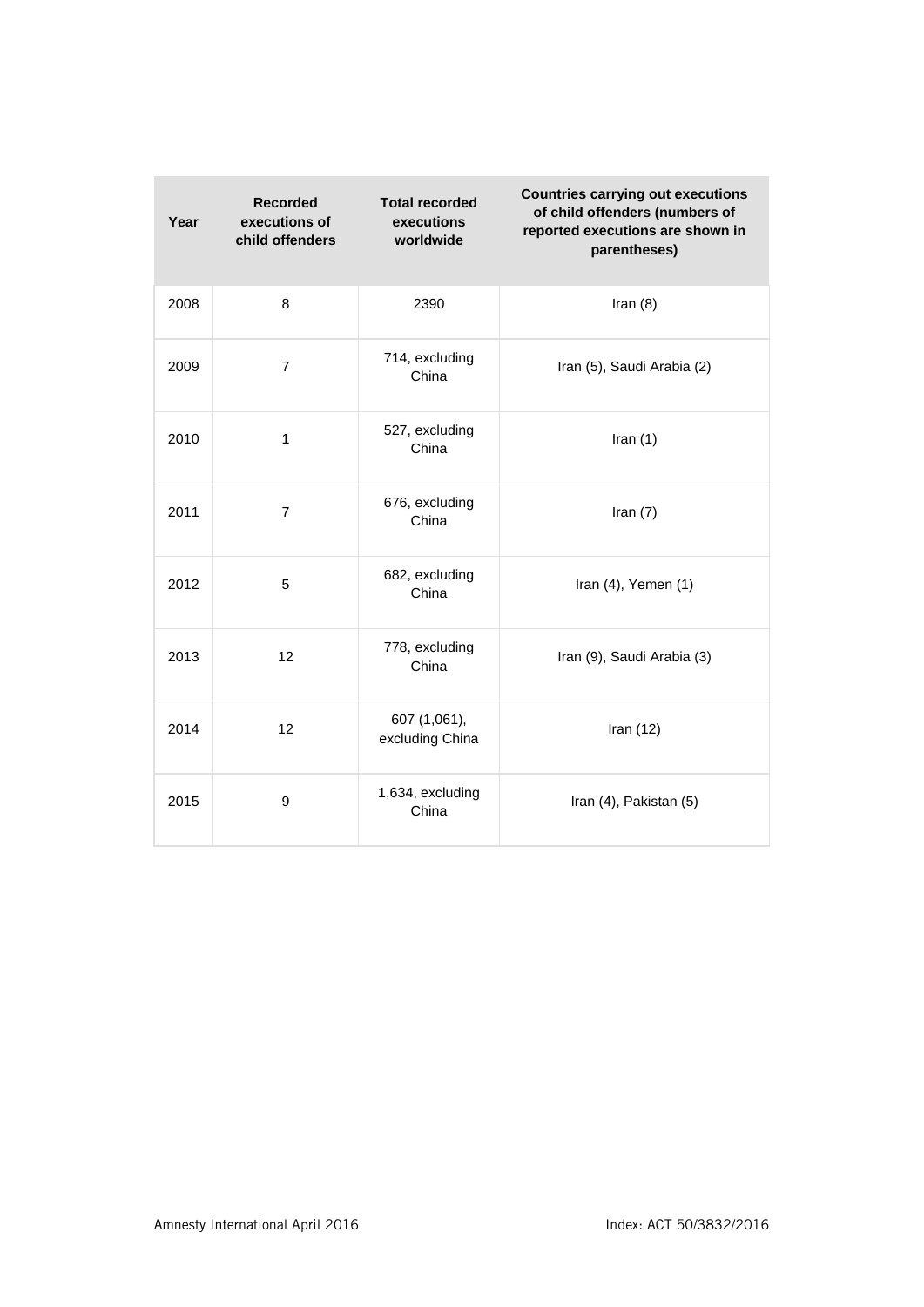| <b>Country</b>                                   | Name of prisoner    | Age                                                 | Date of<br>execution    |
|--------------------------------------------------|---------------------|-----------------------------------------------------|-------------------------|
| China                                            | Zhao Lin            | 16 at time of offence                               | January 2003            |
|                                                  | Gao Pan             | 16 or 17 at time of<br>offence                      | 8 March 2004            |
| <b>Democratic</b><br><b>Republic of</b><br>Congo | Kasongo             | 14 at time of<br>execution                          | 15 January<br>2000      |
| <b>Iran</b>                                      | Kazem Shirafkan     | 17 at time of<br>execution                          | 1990                    |
|                                                  | Three juveniles     | One aged 16, two<br>aged 17 at time of<br>execution | 29<br>September<br>1992 |
|                                                  | Manuchehr Taherian  | 16 at time of<br>execution                          | November<br>1995        |
|                                                  | Ebrahim Qorbanzadeh | 17 at time of<br>execution                          | 24 October<br>1999      |
|                                                  | Jassem Ebrahimi     | 17 at time of<br>execution                          | 14 October<br>2000      |
|                                                  | Mehrdad Yousefi     | 16 at time of offence                               | 29 May 2001             |
|                                                  | Mohammad            | 17 at time of offence                               | 25 January              |

## RECORDED EXECUTIONS OF CHILD OFFENDERS SINCE 1990: CASE DETAILS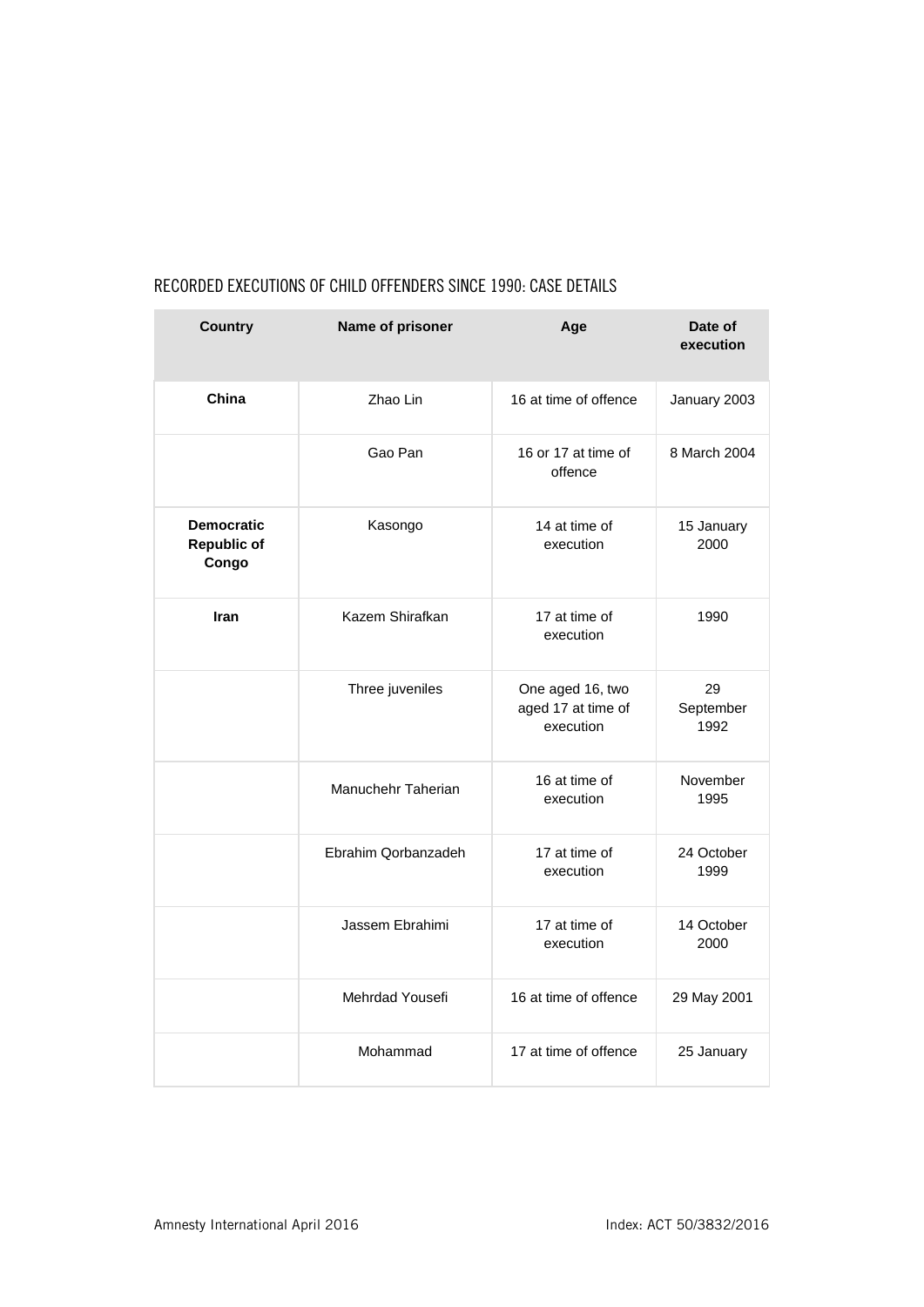| <b>Country</b> | Name of prisoner        | Age                             | Date of<br>execution    |
|----------------|-------------------------|---------------------------------|-------------------------|
|                | Mohammadzadeh           |                                 | 2004                    |
|                | Salman                  | 17 at time of offence           | 12 May 2004             |
|                | Atefeh Rajabi Sahaaleh  | 16 at time of<br>execution      | 15 August<br>2004       |
|                | Iman Farrokhi           | 17 at time of offence           | 19 January<br>2005      |
|                | Ali Safarpour Rajabi    | 16 or 17 at time of<br>offence  | 13 July 2005            |
|                | Mahmoud Asghari         | 15 or 16 at time of<br>offence  | 19 July 2005            |
|                | Ayaz Marhoni            | 16 or 17 at time of<br>offence  | 19 July 2005            |
|                | Farshid Farighi         | 14 to 16 at time of<br>offences | 1 August<br>2005        |
|                | Name unknown            | 17 at time of<br>execution      | 23 August<br>2005       |
|                | Name unknown            | 17 at time of offence           | 12<br>September<br>2005 |
|                | Rostam Tajik            | 16 at time of offence           | 10 December<br>2005     |
|                | Majid Segound (Sagvand) | 17 at time of                   | 13 May 2006             |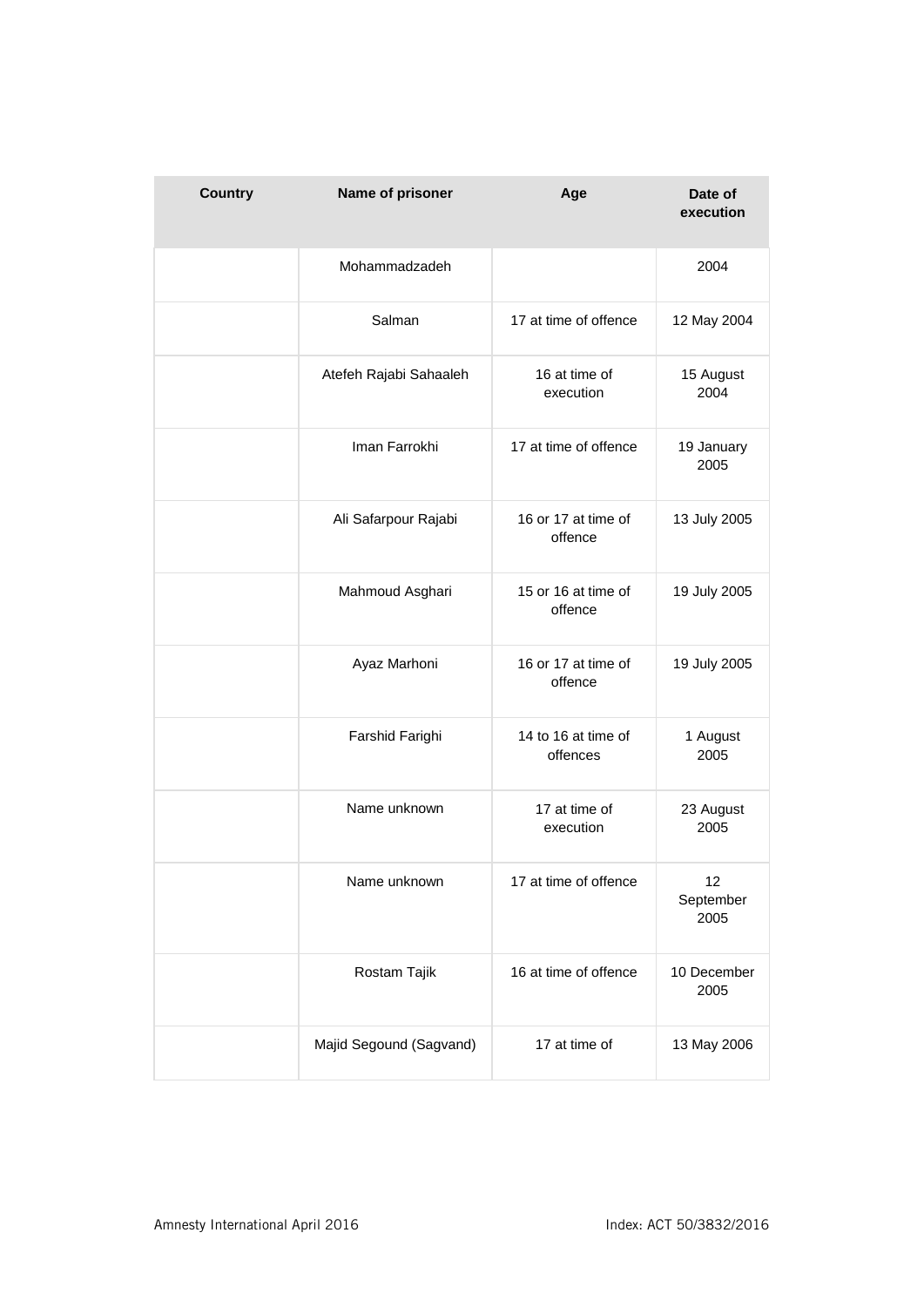| <b>Country</b> | Name of prisoner             | Age                            | Date of<br>execution |
|----------------|------------------------------|--------------------------------|----------------------|
|                |                              | execution                      |                      |
|                | Sattar                       | 17 at time of offence          | September<br>2006    |
|                | Morteza M                    | 16 at time of offence          | 7 November<br>2006   |
|                | Naser Batmani                | Under 18 at time of<br>offence | December<br>2006     |
|                | Mohammad Mousawi             | 16 at time of offence          | 22 April 2007        |
|                | Sa'id Qanabar Zahi           | 17 at time of<br>execution     | 27 May 2007          |
|                | Mohammad Pezhman<br>(Pejman) | Under 18 at time of<br>offence | 29 May 2007          |
|                | Amir Asgari                  | Under 18 at time of<br>offence | 10 October<br>2007   |
|                | Hossein Gharabaghloo         | 16 at time of offence          | 17 October<br>2007   |
|                | Babak Rahimi                 | 17 at time of<br>execution     | 17 October<br>2007   |
|                | Two juveniles                | Under 18 at time of<br>offence | October 2007         |
|                | <b>Mohamad Reza Tork</b>     | 16 at time of offence          | 15 November<br>2007  |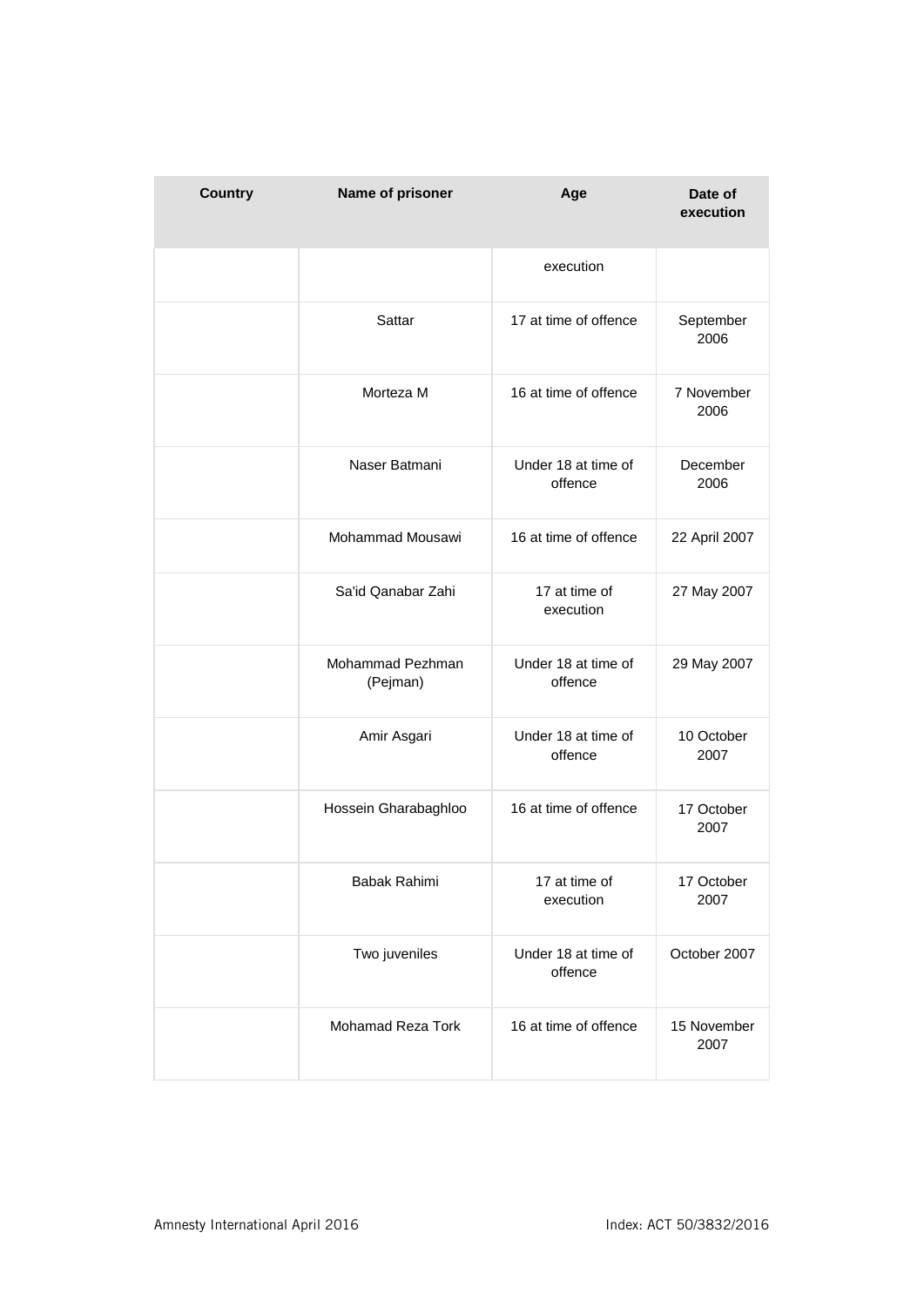| <b>Country</b> | Name of prisoner               | Age                              | Date of<br>execution |
|----------------|--------------------------------|----------------------------------|----------------------|
|                | Makwan Moloudzadeh             | 13 at time of offence            | 4 December<br>2007   |
|                | Amir Hoshang<br>Fazlollahzadeh | Under 18 at time of<br>offence   | 31 December<br>2007  |
|                | Javad Shojaee                  | 16 at time of offence            | 26 February<br>2008  |
|                | Mohammad Hassanzadeh           | 16 or 17 at time of<br>execution | 10 June 2008         |
|                | Hasan Mozafari                 | Under 18 at time of<br>offence   | 22 July 2008         |
|                | Rahman Shahidi                 | Under 18 at time of<br>offence   | 22 July 2008         |
|                | Reza Hejazi                    | 15 at time of offence            | 19 August<br>2008    |
|                | Behnam Zare                    | 15 at time of offence            | 26 August<br>2008    |
|                | Gholamreza H                   | 17 at time of offence            | 29 October<br>2008   |
|                | Ahmad Zare                     | 17 at time of offence            | 30 December<br>2008  |
|                | Mola Gol Hassan                | 17 at time of offence            | 21 January<br>2009   |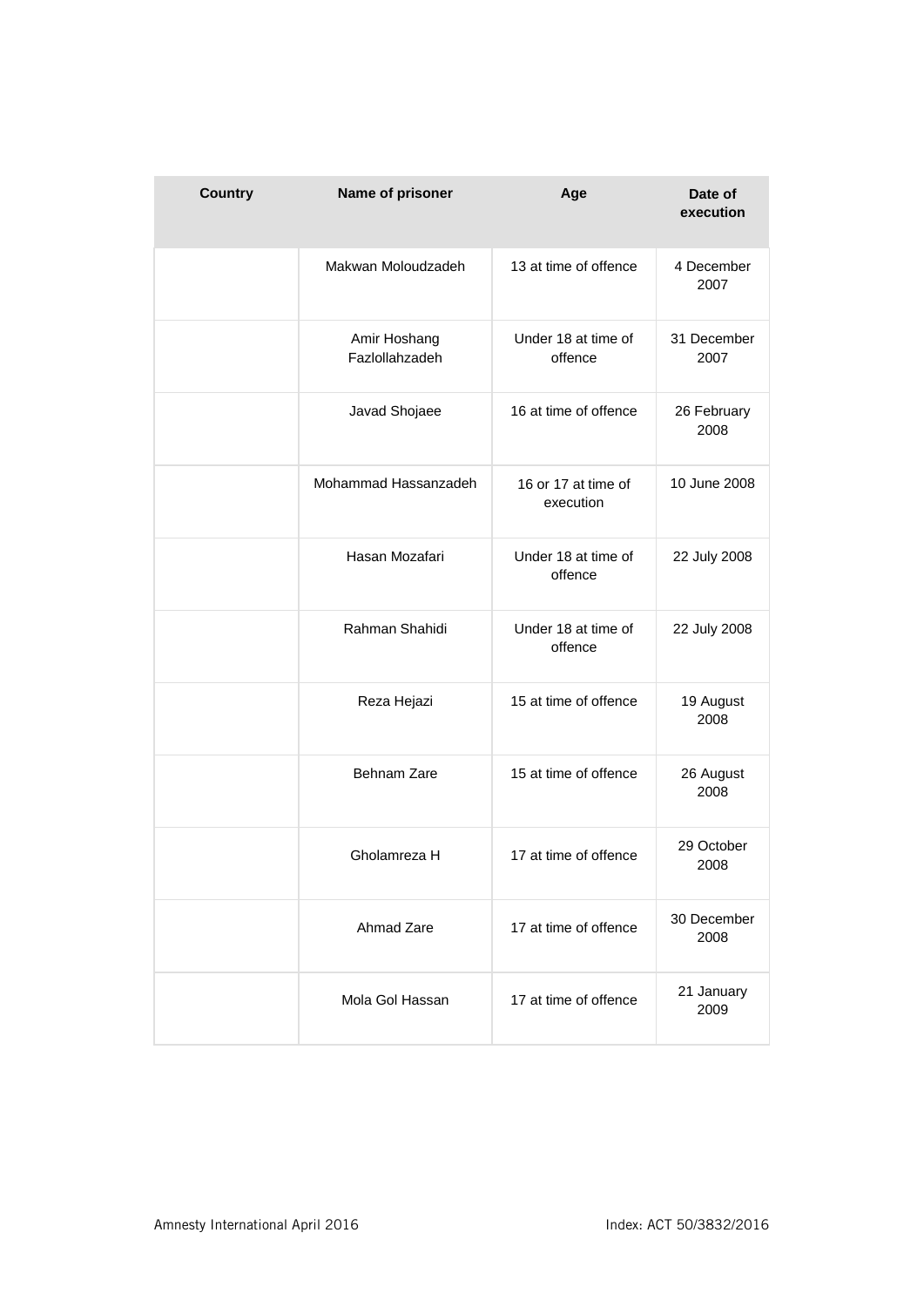| <b>Country</b> | Name of prisoner                | Age                        | Date of<br>execution    |
|----------------|---------------------------------|----------------------------|-------------------------|
|                | Delara Darabi                   | 17 at time of offence      | 1 May 2009              |
|                | Ali Jafari                      | 17 at time of offence      | 20 May 2009             |
|                | Behnoud Shojaee                 | 17 at time of offence      | 11 October<br>2009      |
|                | Mosleh Zamani                   | 17 at time of offence      | 17 December<br>2009     |
|                | Mohammad A.                     | 17 at time of offence      | 10 July 2010            |
|                | Two juveniles, A.N. and<br>H.B. | 17 at time of offence      | 20 April 2011           |
|                | Ali Reza Molla Soltani          | 17 at time of<br>execution | 21<br>September<br>2011 |
|                | Mohammad Norouzi                | 17 at time of offence      | 18<br>September<br>2011 |
|                | Vahid Moslemi                   | 17 at time of offence      | 18<br>September<br>2011 |
|                | Ehsan                           | 17 at time of offence      | 21 October<br>2011      |
|                | Amir Shirmohammadi              | 17 at time of offence      | 16 October<br>2011      |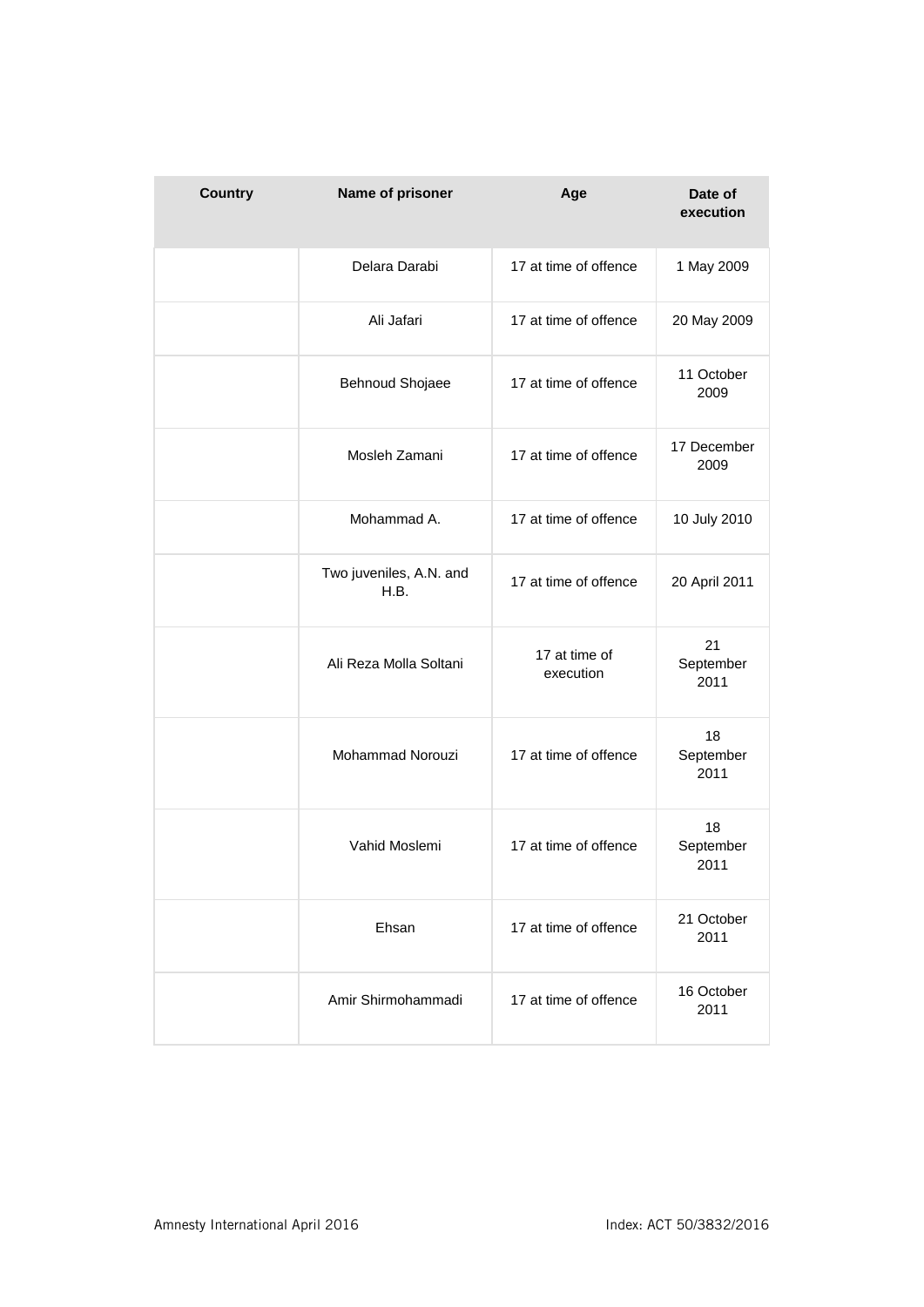| <b>Country</b> | Name of prisoner       | Age                            | Date of<br>execution    |
|----------------|------------------------|--------------------------------|-------------------------|
|                | Amir A.                | 14 at time of offence          | 18 April 2012           |
|                | Shahruz                | 17 at time of offence          | 24 October<br>2012      |
|                | Samad                  | 16 at time of offence          | 24 October<br>2012      |
|                | Bahram Ahmadi          | 17 at time of offence          | 27 December<br>2012     |
|                | Said Afshar            | 15 at time of offence          | 3 July 2013             |
|                | Abdolhamid Sekhavatian | Under 18 at time of<br>offence | 21 August<br>2013       |
|                | Arman Mohammadi        | 12 at time of offence          | 20 August<br>2013       |
|                | Name Unknown           | 14 at time of offence          | 18<br>September<br>2013 |
|                | Name Unknown           | Under 18 at time of<br>offence | 22 October<br>2013      |
|                | Ahmad Seif Panahi      | 16 at time of offence          | 7 November<br>2013      |
|                | Ahmad Jenkihoo         | 15 at time of offence          | 7 November<br>2013      |
|                | Abdolaziz Ra'is        | 17 at time of offence          | 17 December             |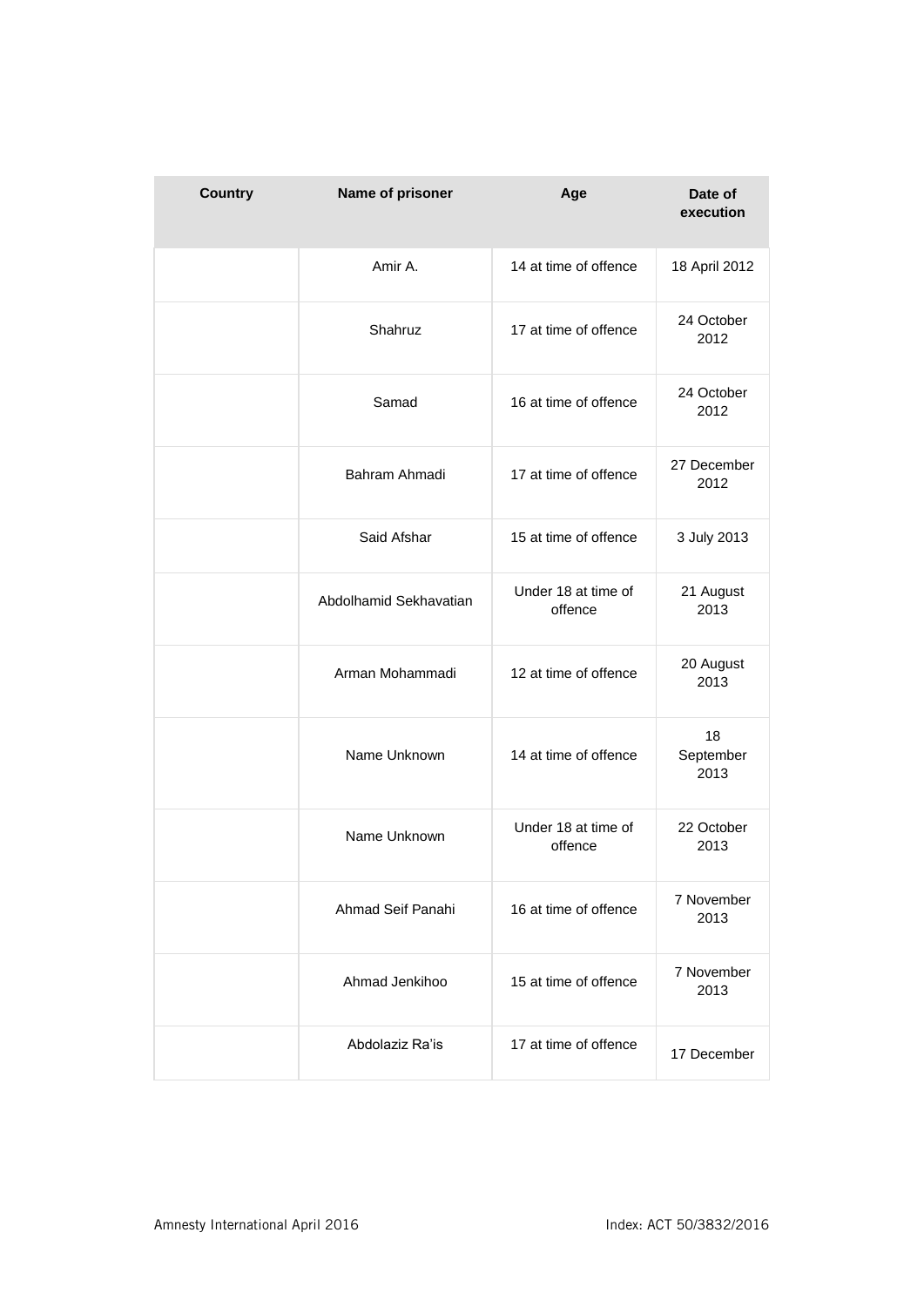| <b>Country</b> | Name of prisoner | Age                            | Date of<br>execution   |
|----------------|------------------|--------------------------------|------------------------|
|                |                  |                                | 2013                   |
|                | Iraj Nasiri      | 15 at time of offence          | 19 December<br>2013    |
|                | Mehras Rezaei    | 17 at time of offence          | 26<br>February<br>2014 |
|                | Hassan Gholami   | 14 at time of offence          | 02<br>March<br>2014    |
|                | Hassan Zolfaqari | 17 at time of offence          | 02<br>March<br>2014    |
|                | Reza Ganjlu      | 16 at time of offence          | 04<br>March<br>2014    |
|                | Janat Mir        | Under 18 at time of<br>offence | April<br>2014          |
|                | Ahmad Rahimi     | 17 at time of offence          | 17<br>April<br>2014    |
|                | Ali Fouladi      | 16 at time of offence          | 17<br>April<br>2014    |
|                | Ebrahim Hajati   | 16 at time of offence          | 21<br>April<br>2014    |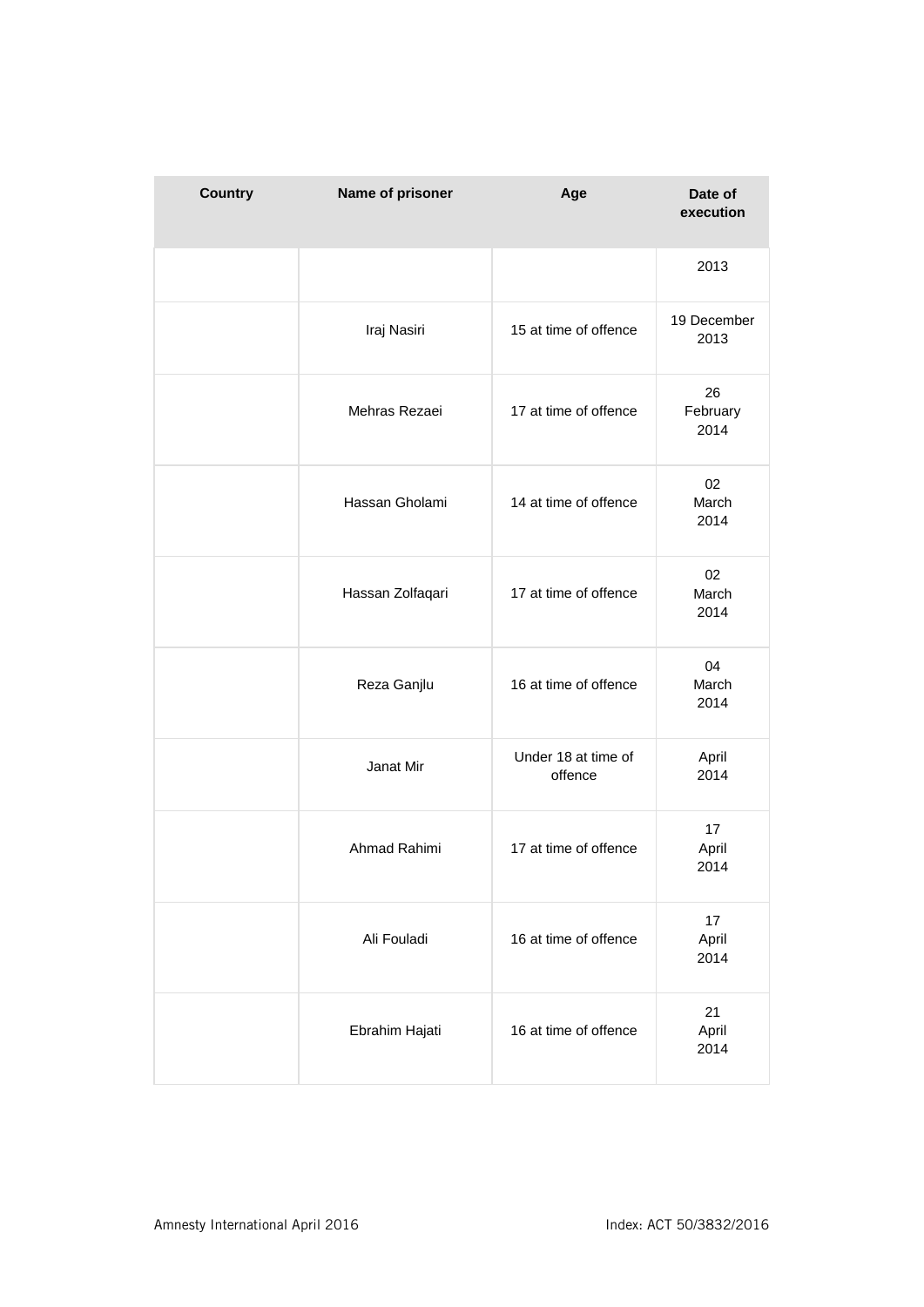| <b>Country</b> | Name of prisoner    | Age                                                  | Date of<br>execution    |
|----------------|---------------------|------------------------------------------------------|-------------------------|
|                | Amir Sardaha'i      | 17 at time of offence                                | 10<br>June<br>2014      |
|                | Hadi Veysi          | 15 at time of offence                                | 25<br>August<br>2014    |
|                | Fardin Ja'farian    | 14 at time of offence                                | 18<br>October<br>2014   |
|                | Rahim Norallahzadeh | 14 at time of offence                                | 30<br>November<br>2014  |
|                | Javad Saberi        | 17 at time of offence                                | 15<br>April<br>2015     |
|                | Vazir Amroddin      | 16 at time of offence                                | June or<br>July<br>2015 |
|                | Samad Zahabi        | 17 at time of offence                                | 06<br>October<br>2015   |
|                | Fatemeh Salbehi     | 17 at time of offence                                | 13<br>October<br>2015   |
| Nigeria        | Chiebore Onuoha     | 15 at time of offence,<br>17 at time of<br>execution | 31 July 1997            |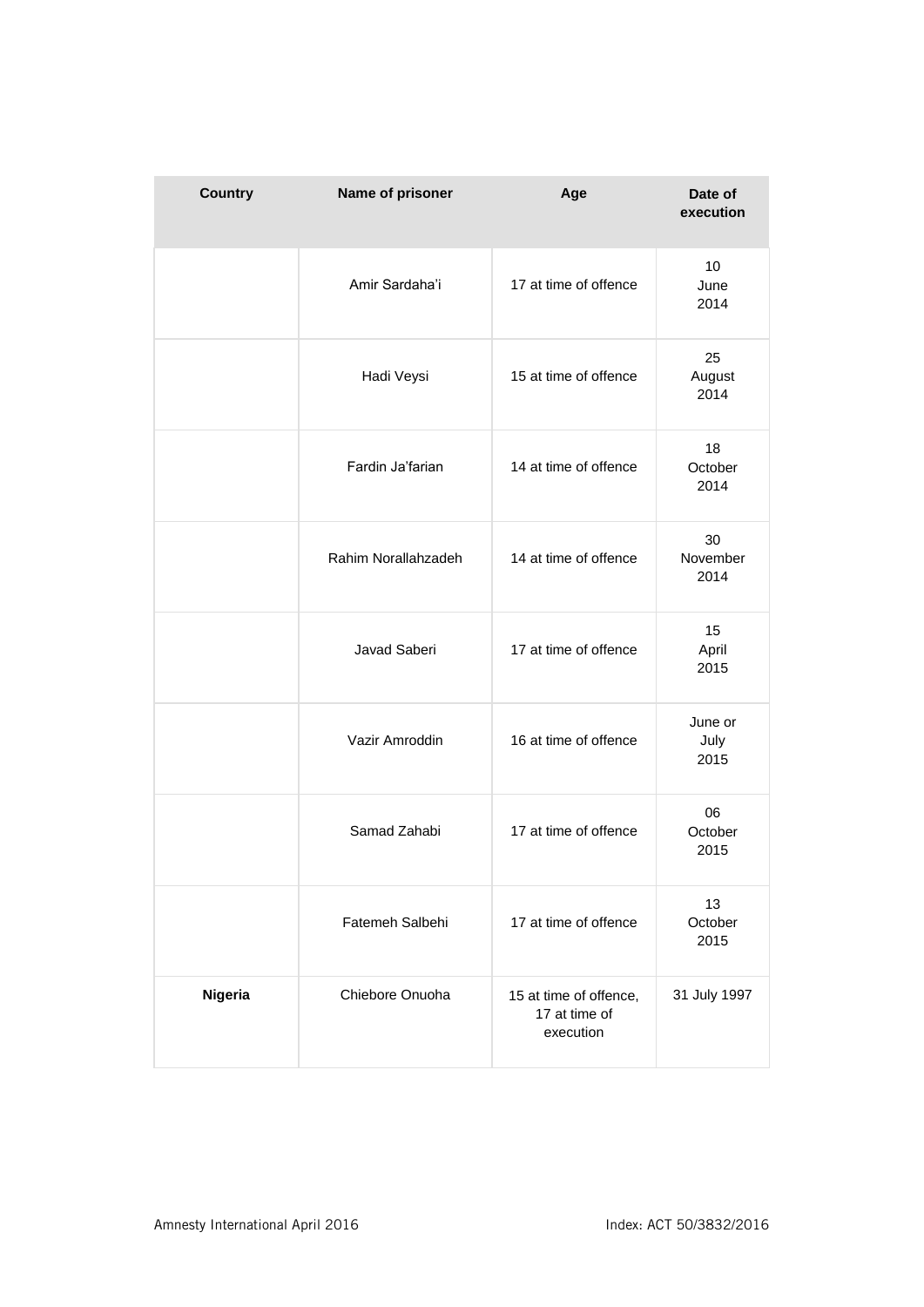| <b>Country</b>  | Name of prisoner         | Age                            | Date of<br>execution    |
|-----------------|--------------------------|--------------------------------|-------------------------|
| <b>Pakistan</b> | One juvenile             | 17 at time of<br>execution     | 15 November<br>1992     |
|                 | Shamun Masih             | 14 at time of offence          | 30<br>September<br>1997 |
|                 | Ali Sher                 | 13 at time of offence          | 3 November<br>2001      |
|                 | Mutabar Khan             | 16 at time of offence          | 13 June 2006            |
|                 | Ansar Iqbal              | 15 at time of arrest           | 29<br>September<br>2015 |
|                 | Shafqat Hussain          | 14 at time of trial            | 4 August<br>2015        |
|                 | Aftab Bahadur            | 15 at time of offence          | 10 June 2015            |
|                 | <b>Faisal Mehmood</b>    | Under 18 at time of<br>offence | 27 May 2015             |
|                 | Muhammad Afzal           | 16 when sentenced<br>to death  | 17 March<br>2015        |
| Saudi Arabia    | Sadeq Mal-Allah          | 17 when sentenced<br>to death  | 3 September<br>1992     |
|                 | Dhahian Rakan al-Sibai'l | 15 or 16 at time of<br>offence | 21 July 2007            |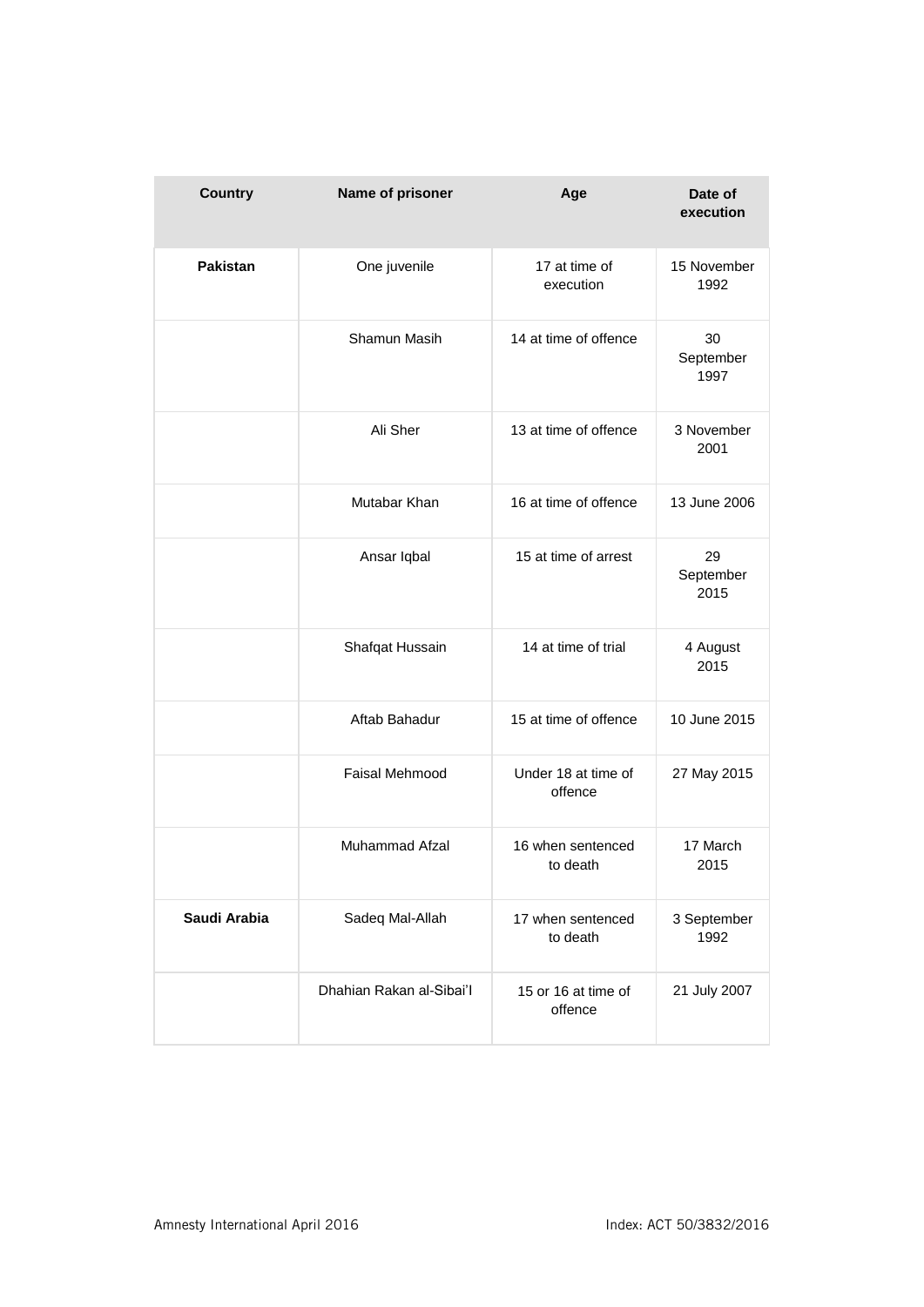| <b>Country</b> | Name of prisoner                              | Age                        | Date of<br>execution |
|----------------|-----------------------------------------------|----------------------------|----------------------|
|                | Moeid bin Hussein<br>Hakami                   | 16 at time of<br>execution | 17 July 2007         |
|                | Sultan Bin Sulayman Bin<br>Muslim al-Muwallad | 17 at time of offence      | 10 May 2009          |
|                | 'Issa bin Muhammad<br>'Umar Muhammad          | 17 at time of offence      | 10 May 2009          |
|                | Rizana Nafeek                                 | 17 at time of offence      | 9 Januarry<br>2013   |
|                | Ali bin Muhammad bin<br>Hazam al-Shihri       | 16 at time of offence      | 13 March<br>2013     |
|                | Sa'id bin Nasser bin<br>Muhammad al-Shahrani  | 17 at time of offence      | 13 March<br>2013     |
| <b>Sudan</b>   | Mohammed Jamal<br>Gesmallah                   | 16 at time of offence      | 31 August<br>2005    |
|                | Imad Ali Abdullah                             | 17 at time of offence      | 31 August<br>2005    |
| USA            | Dalton Prejean                                | 17 at time of offence      | 18 May 1990          |
|                | Johnny Garrett                                | 17 at time of offence      | 11 February<br>1992  |
|                | <b>Curtis Harris</b>                          | 17 at time of offence      | 1 July 1993          |
|                | Frederick Lashley                             | 17 at time of offence      | 28 July 1993         |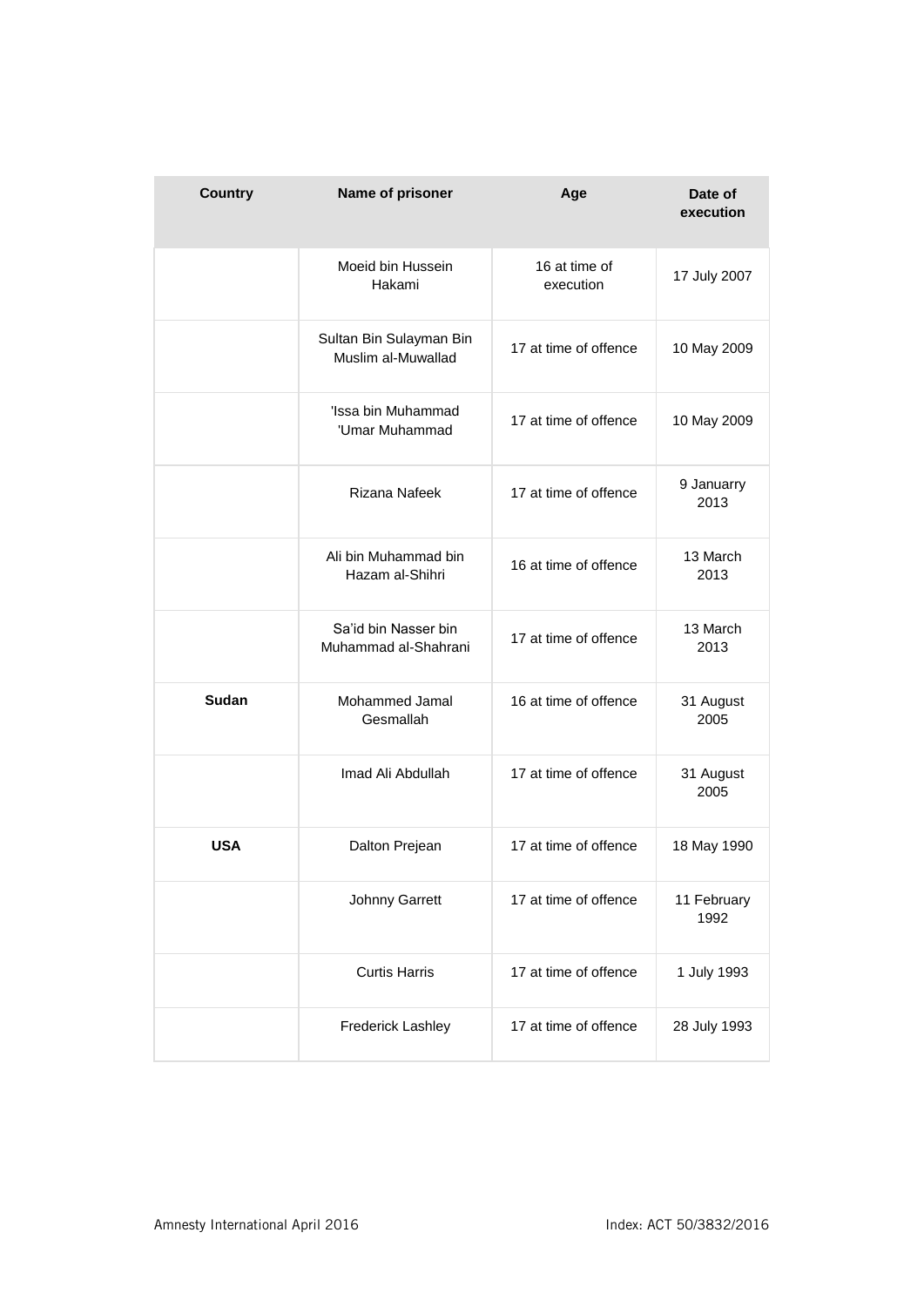| <b>Country</b> | Name of prisoner       | Age                   | Date of<br>execution |
|----------------|------------------------|-----------------------|----------------------|
|                | Christopher Burger     | 17 at time of offence | 7 December<br>1993   |
|                | Ruben Cantu            | 17 at time of offence | 24 August<br>1993    |
|                | Joseph John Cannon     | 17 at time of offence | 22 April 1998        |
|                | Robert Anthony Carter  | 17 at time of offence | 18 May 1998          |
|                | Dwayne Allen Wright    | 17 at time of offence | 14 October<br>1998   |
|                | Sean Sellers           | 16 at time of offence | 4 February<br>1999   |
|                | Steve Roach            | 17 at time of offence | 10 January<br>2000   |
|                | Chris Thomas           | 17 at time of offence | 13 January<br>2000   |
|                | <b>Glen McGinnis</b>   | 17 at time of offence | 25 January<br>2000   |
|                | Gary Graham            | 17 at time of offence | 22 June 2000         |
|                | <b>Gerald Mitchell</b> | 17 at time of offence | 22 October<br>2001   |
|                | Napolean Beazley       | 17 at time of offence | 28 May 2002          |